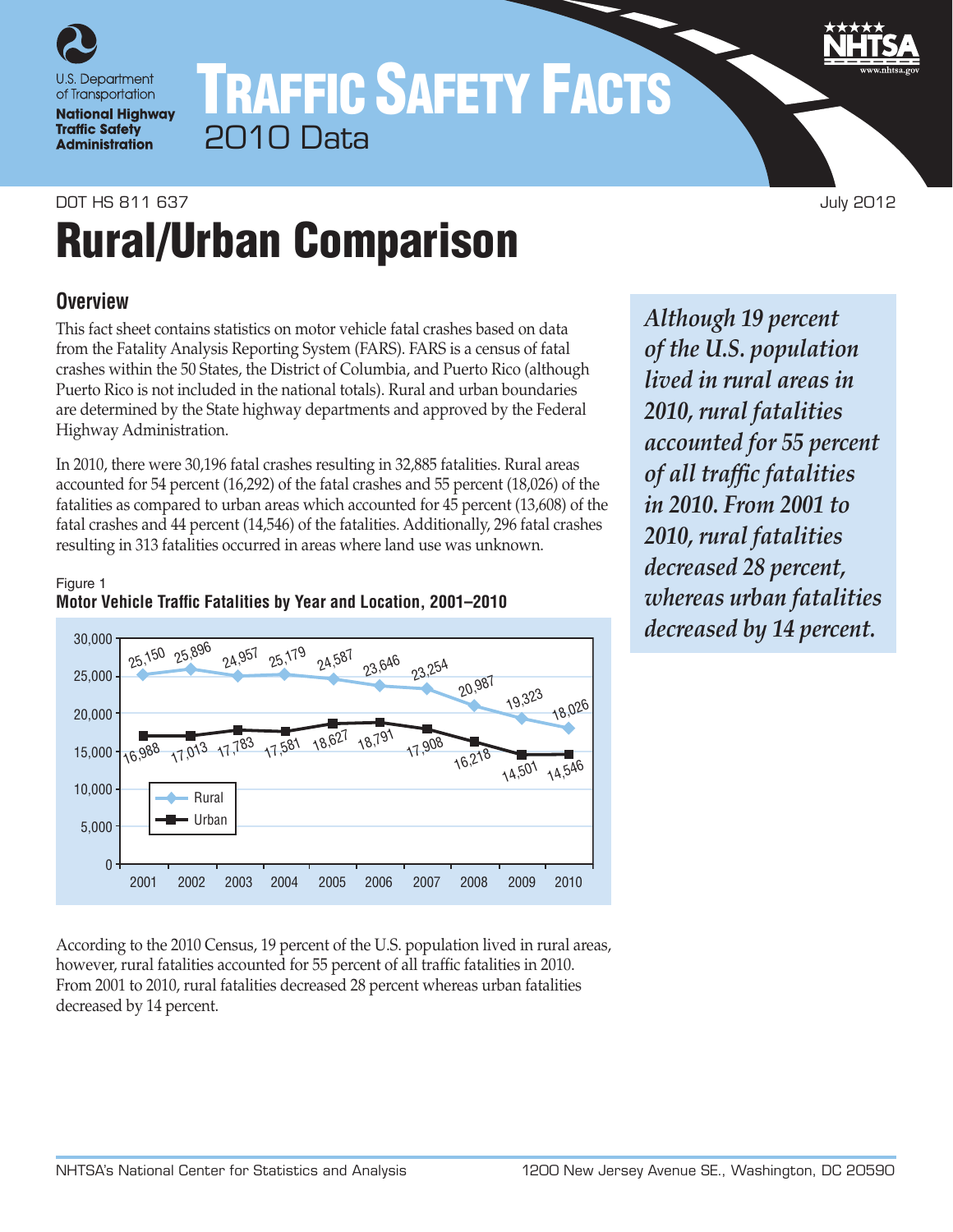#### Figure 2 **Fatalities per 100 Million Vehicle Miles Traveled by Year and Location, 2001–2010**



Source: Vehicle Miles Traveled – Federal Highway Administration

In 2010, the fatality rate per 100 million vehicle miles traveled was 2.5 times higher in rural areas than in urban areas (1.83 and 0.73, respectively).

According to recent National Highway Traffic Safety Administration (NHTSA) data, people killed in speeding-related crashes represented almost one-third (10,395) of the fatalities in motor vehicle traffic crashes. NHTSA considers a crash to be speeding-related if the driver was charged with a speeding-related offense or if an officer indicated that racing, driving too fast for conditions, or exceeding the posted speed limit was a contributing factor in the crash.

In rural areas, 32 percent (5,777) of the fatalities occurred in speeding-related crashes as compared to 31 percent (4,507) in urban areas.

#### Figure 3

**Percentages of Speeding-Related Fatalities in Motor Vehicle Traffic Crashes by Time of Day, Day of the Week, and Location, 2010**



*In 2010, the fatality rate per 100 million vehicle miles traveled was 2.5 times higher in rural areas than in urban areas (1.83 and 0.73, respectively).*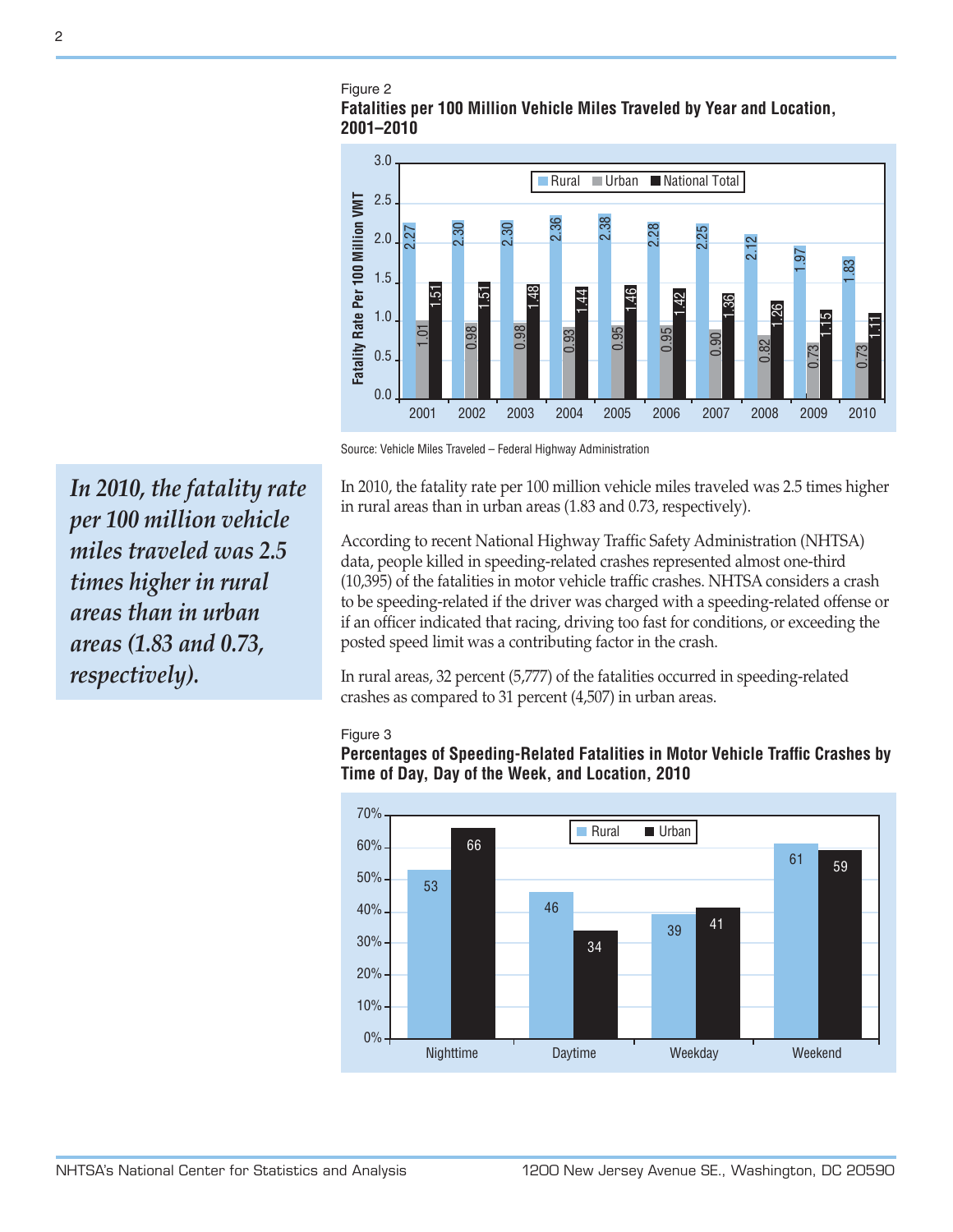Data also showed that in 2010, over half (53%) of rural area speeding-related fatalities occurred at night (6 p.m. to 5:59 a.m.) and 61 percent occurred over the weekend, whereas in urban areas, two-thirds (66%) of speeding-related fatalities occurred at night and 59 percent took place over the weekend.

In rural areas, 53 percent of the fatal crashes occurred during the day, while 46 percent occurred at night. On the other hand, 56 percent of the urban crashes occurred at night (6 p.m. to 5:59 a.m.) and 44 percent occurred during the day (6 a.m. to 5:59 p.m.).

In 2010, 68 percent of all urban fatal crashes occurred on roadways where the posted speed limit was 50 mph or less. On rural roadways, 68 percent of fatal crashes occurred when the posted speed limit was 55 mph or higher.

In 2010, 10,228 people were killed in alcohol-impaired driving crashes. Rural areas accounted for 55 percent (5,590) of these fatalities as compared to 44 percent (4,533) in urban areas. Data has also shown that over the 10 years from 2001 to 2010, alcohol-impaired-driving fatalities decreased by 23 percent nationwide. In rural areas alcohol-impaired-driving fatalities decreased by 30 percent while urban areas showed a 14-percent decrease.

*From 2001 to 2010, alcohol-impaireddriving fatalities in rural areas decreased by 30 percent, while urban areas showed a 14-percent decrease.*

#### Table 1

#### **Fatalities in Motor Vehicle Traffic Crashes by Location and the Highest Driver\* BAC in the Crash, 2001 and 2010**

|                 |                   | 2001          |                                                               | 2010              |                                                               |                |
|-----------------|-------------------|---------------|---------------------------------------------------------------|-------------------|---------------------------------------------------------------|----------------|
|                 | <b>Total</b>      |               | <b>Alcohol-Impaired Driving</b><br><b>Fatalities BAC=.08+</b> | <b>Total</b>      | <b>Alcohol-Impaired Driving</b><br><b>Fatalities BAC=.08+</b> |                |
| <b>Location</b> | <b>Fatalities</b> | <b>Number</b> | <b>Percent</b>                                                | <b>Fatalities</b> | <b>Number</b>                                                 | <b>Percent</b> |
| Rural           | 25.150            | 7.994         | 32                                                            | 18.026            | 5.590                                                         | 31             |
| Urban           | 16.988            | 5.278         | 31                                                            | 14.546            | 4.533                                                         | 31             |
| Total**         | 42,196            | 13,290        | 31                                                            | 32,885            | 10.228                                                        | 31             |

\* Includes motorcycle riders.

\*\* Includes fatalities where location was unknown.

In 2010, 44,440 drivers were involved in fatal motor vehicle traffic crashes. Of those drivers, 22 percent (9,694) were found to be driving with a BAC of .08 grams per deciliter (g/dL) or higher. Drivers in rural areas accounted for 54 percent of the alcohol-impaired drivers versus 45 percent in urban areas.

In fatal crashes, the highest percentages of drivers with BAC levels of .08 g/dL or higher were recorded for drivers 21 to 24 years old (34%), followed by ages 25 to 34 (30%) and 35 to 44 (25%). Rural and urban drivers followed this trend with 21 to 24-year-olds (34% and 34%) having the highest percentage followed by 25- to 34-year-olds (31% and 29%) and 35- to 44-year-olds (27% and 22%).

In cases where drivers had one or more previous DWI convictions, data shows that in rural areas 58 percent of drivers involved in fatal crashes were alcohol-impaired as compared to 51 percent in urban areas.

The 2010 National Occupant Protection Use Survey (NOPUS) shows that the seat belt use rate among occupants of vehicles in urban areas was 81 percent, and rural occupants were observed to have a use rate of 83 percent (see NHTSA Research Note Seat Belt Use in 2010—Overall Results (NOPUS) DOT HS 811 378, September 2010).

*In 2010, the seat belt use rate among occupants of vehicles in urban areas was 81 percent and rural occupants were observed to have a use rate of 83 percent (2010 NOPUS).*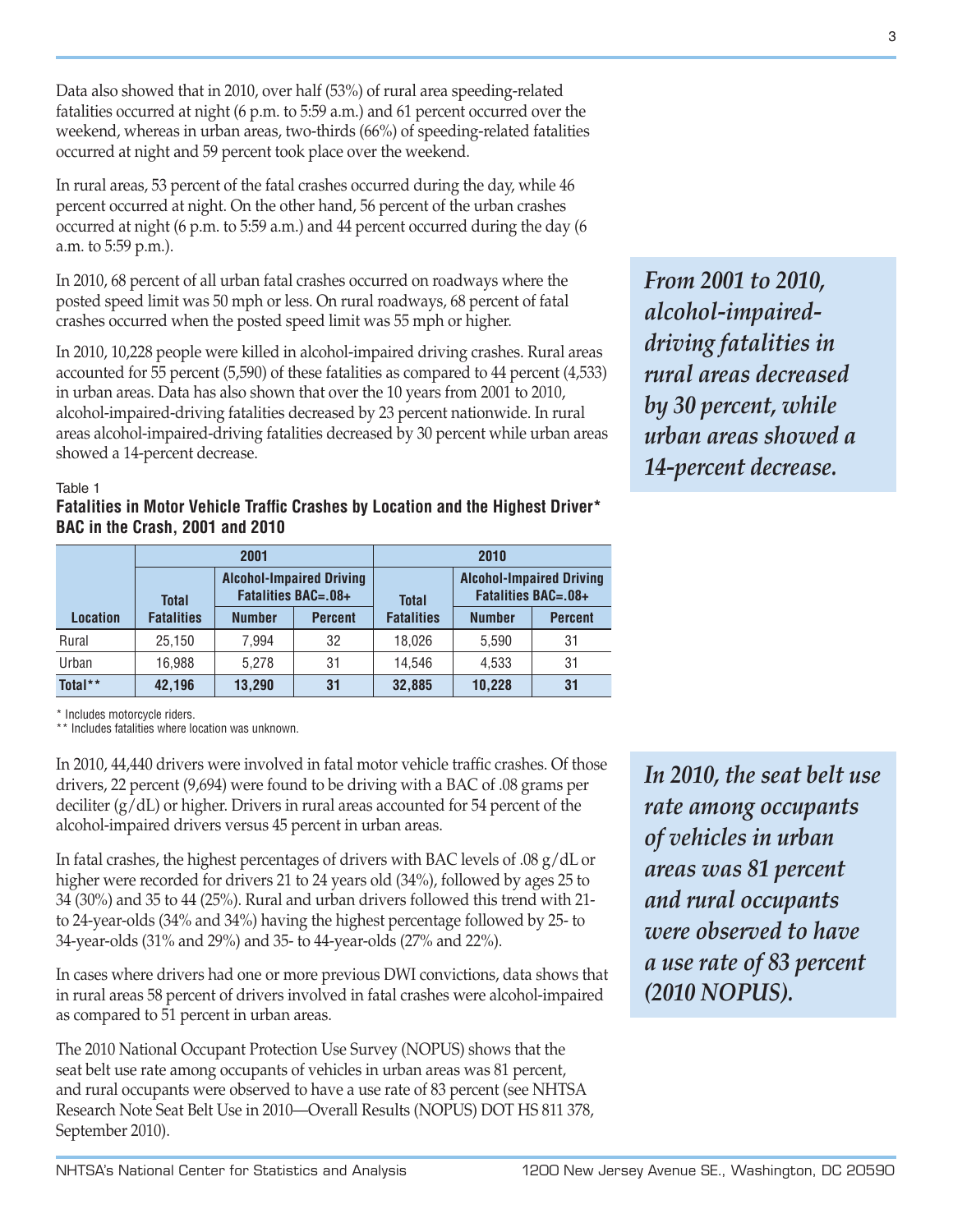*In 2010, 53 percent of the passenger vehicle occupants killed in rural areas were unrestrained compared to 48 percent of urban passenger vehicle occupants killed.*

In fatal crashes in 2010, 22,187 passenger vehicle occupants were killed. Rural areas accounted for 61 percent of these deaths. As shown in Figure 4, 53 percent of rural passenger vehicle occupants killed were unrestrained as compared to 48 percent of urban passenger vehicle occupants killed. Nearly two-thirds (65%) of rural pickup truck occupants killed were unrestrained – the highest percentage of any passenger vehicle occupants killed among both rural and urban areas.

Of the passenger vehicle occupants killed in rural areas, 40 percent were in vehicles that rolled over versus 26 percent in urban areas. Data further shows that 69 percent of rural and 67 percent of urban passenger vehicle occupants killed were unrestrained in rollover vehicles (based on known restraint use).

#### Figure 4



## **Percentages of Unrestrained Passenger Vehicle Occupant Fatalities by Vehicle Type and Location, 2010**

Restraint use percentages based on known use.

In 2010, sport utility vehicles (SUVs) involved in rural fatal crashes experienced the highest rollover percentage at 42 percent. Other vehicle rollover percentages included: 33 percent for pickups, 22 percent for vans, 22 percent for passenger cars, and 16 percent for large trucks. In urban areas, vehicles experienced a much lower percentage which included: 22 percent for SUVs, 17 percent for pickups, 10 percent for vans, 9 percent for passenger cars, and 7 percent for large trucks.

When license status was known, rural drivers involved in fatal crashes were found to have a slightly higher percentage of drivers with valid driver's licenses than urban drivers, (88% versus 85%, respectively).

In 2010, 21,016 drivers were killed in motor vehicle traffic crashes. Of those, 64 percent of rural and 49 percent of urban drivers died at the scene of the crash. Data also shows that 41 percent of all drivers killed were transported to the hospital and 3 percent of these drivers died en route. Rural drivers represented 71 percent of drivers who died en route to the hospital compared to only 29 percent for urban drivers.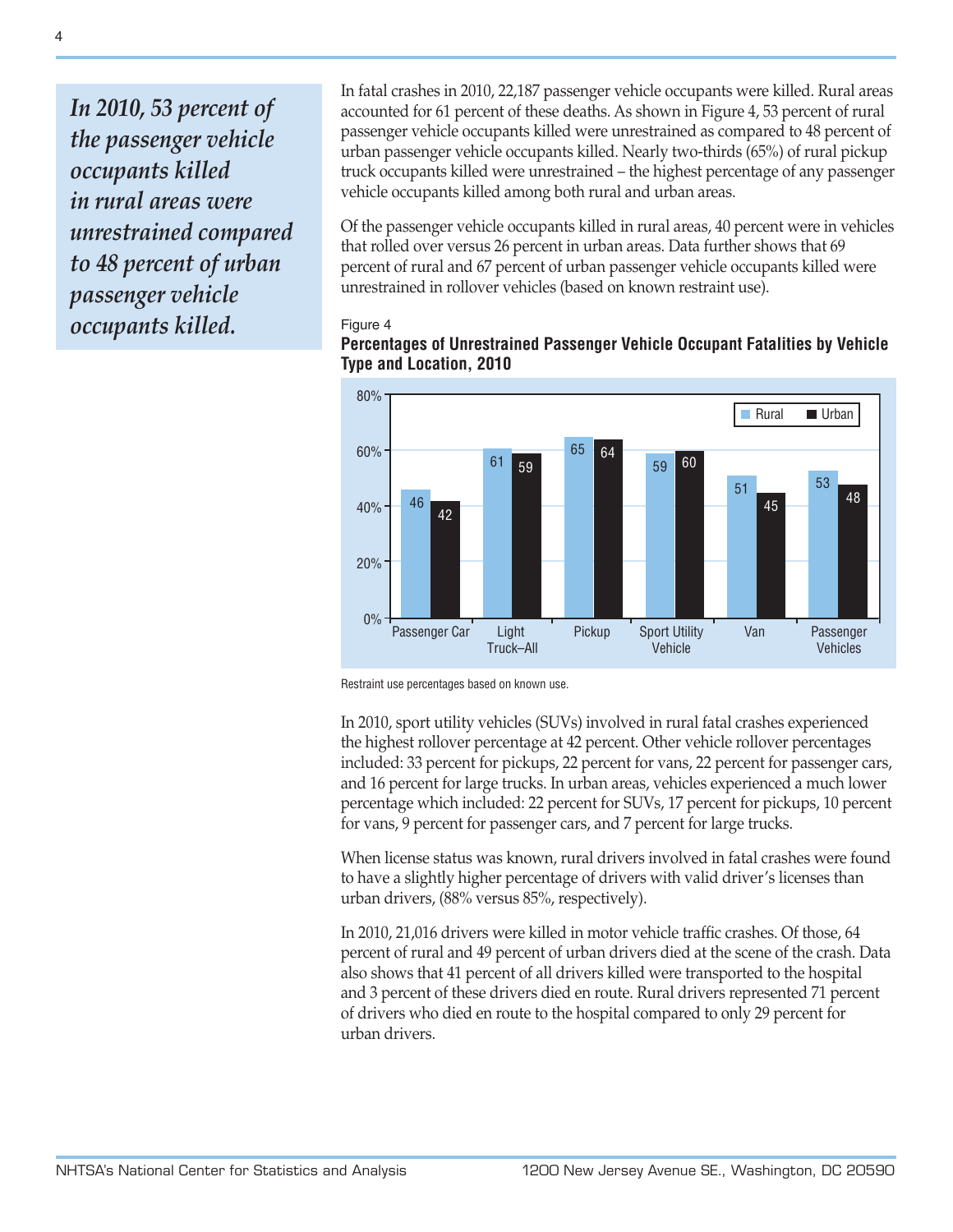#### Figure 5

**Distribution of Blood Alcohol Concentration (BAC) of Drivers Involved in Fatal Crashes, by Location, 2010**



## **For more information:**

Information on traffic fatalities is available from the National Center for Statistics and Analysis (NCSA), NVS-424, 1200 New Jersey Avenue SE., Washington, DC 20590. NCSA can be contacted on 800-934-8517 or via the following e-mail address: ncsaweb@dot.gov. General information on highway traffic safety can be accessed by Internet users at [www.nhtsa.gov/ncsa.](http://www.nhtsa.gov/portal/site/nhtsa/ncsa) To report a safety-related problem or to inquire about motor vehicle safety information, contact the Vehicle Safety Hotline at 888-327-4236.

Other fact sheets available from the National Center for Statistics and Analysis are *Alcohol-Impaired Driving, Bicyclists and Other Cyclists, Children, Large Trucks, Motorcycles, Older Population, Occupant Protection, Overview, Passenger Vehicles, Pedestrians, Race and Ethnicity, School Transportation-Related Crashes, Speeding, State Alcohol Estimates, State Traffic Data,* and *Young Drivers.* Detailed data on motor vehicle traffic crashes are published annually in *Traffic Safety Facts: A Compilation of Motor Vehicle Crash Data from the Fatality Analysis Reporting System and the General Estimates System.* The fact sheets and annual Traffic Safety Facts report can be accessed online at [www-nrd.nhtsa.dot.gov/CATS/index.aspx.](http://www-nrd.nhtsa.dot.gov/CATS/index.aspx)



**U.S. Department** of Transportation

**National Highway Traffic Safety Administration**